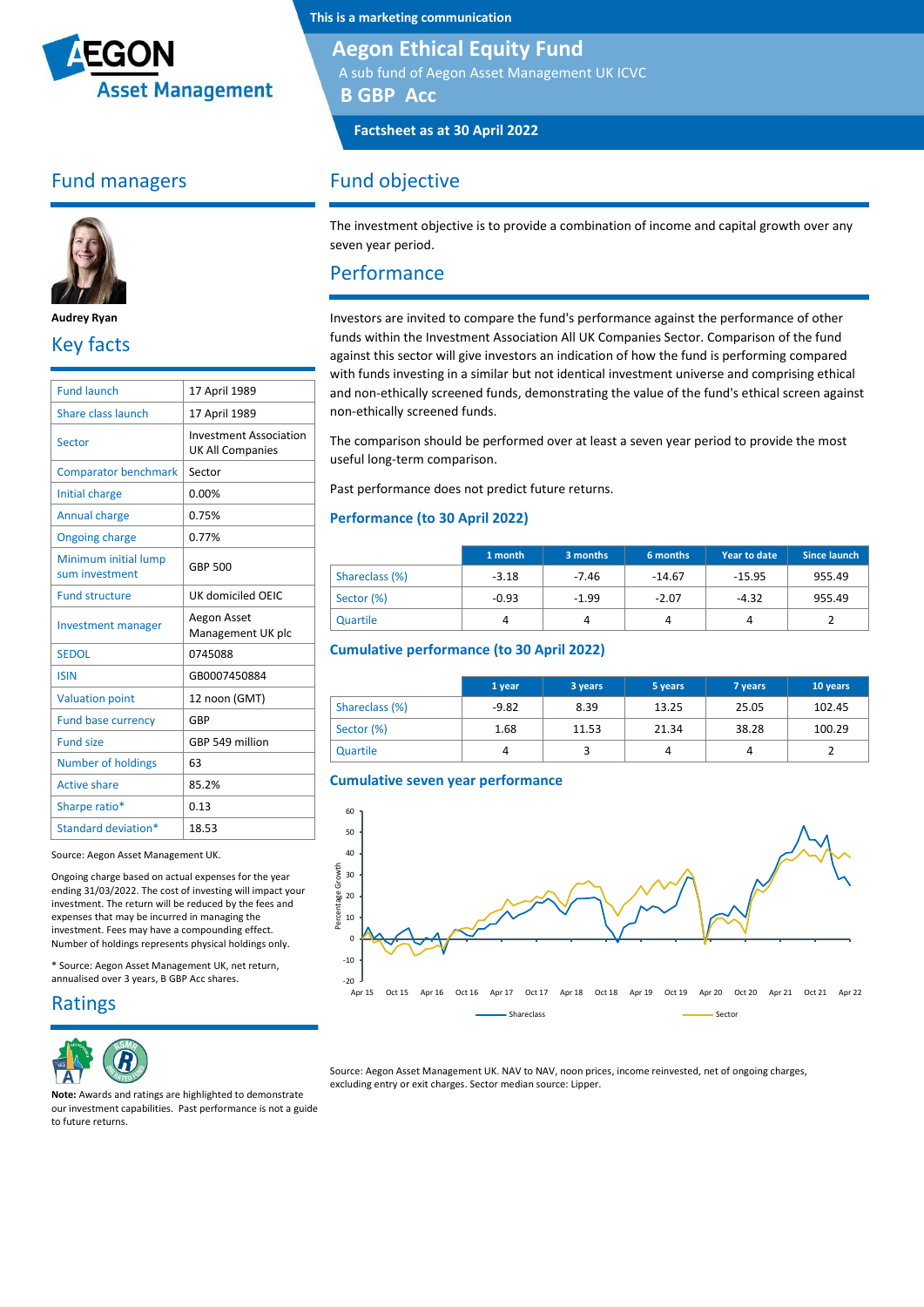# Discrete year performance

The table below shows performance over rolling discrete 12-month periods. Past performance does not predict future returns.

|                |         |       |          |         | 30/04/2022 30/04/2021 30/04/2020 30/04/2019 30/04/2018 30/04/2017 30/04/2016 30/04/2015 30/04/2014 30/04/2013 |       |         |       |       |       |
|----------------|---------|-------|----------|---------|---------------------------------------------------------------------------------------------------------------|-------|---------|-------|-------|-------|
| Shareclass (%) | $-9.82$ | 26.54 | $-5.01$  | $-1.00$ | 5.54                                                                                                          | 11.06 | $-0.57$ | 11.84 | 17.82 | 22.86 |
| Sector (%)     | 1.68    | 26.41 | $-14.80$ | 1.97    | 7.96                                                                                                          | 19.62 | $-4.42$ | 7.89  | 13.31 | 17.88 |
| Quartile       |         |       |          |         |                                                                                                               |       |         |       |       |       |

Source: Aegon Asset Management UK. NAV to NAV, noon prices, income reinvested, net of ongoing charges, excluding entry or exit charges. Sector median source: Lipper.

# Sector allocation (%)



# Market capitalisation breakdown (%)



# Top 10 holdings (%)

| <b>RELX PLC</b>              | 5.1  |
|------------------------------|------|
| DIPLOMA PLC                  | 3.8  |
| <b>SSE PLC</b>               | 3.5  |
| <b>GB GROUP PLC</b>          | 3.2  |
| WATCHES OF SWITZERLAND GROUP | 3.1  |
| <b>FERGUSON PLC</b>          | 2.8  |
| LEGAL & GENERAL GROUP PLC    | 2.8  |
| LONDON STOCK EXCHANGE GROUP  | 2.6  |
| SOFTCAT PLC                  | 2.4  |
| <b>AVEVA GROUP PLC</b>       | 2.3  |
| <b>Total</b>                 | 31.6 |